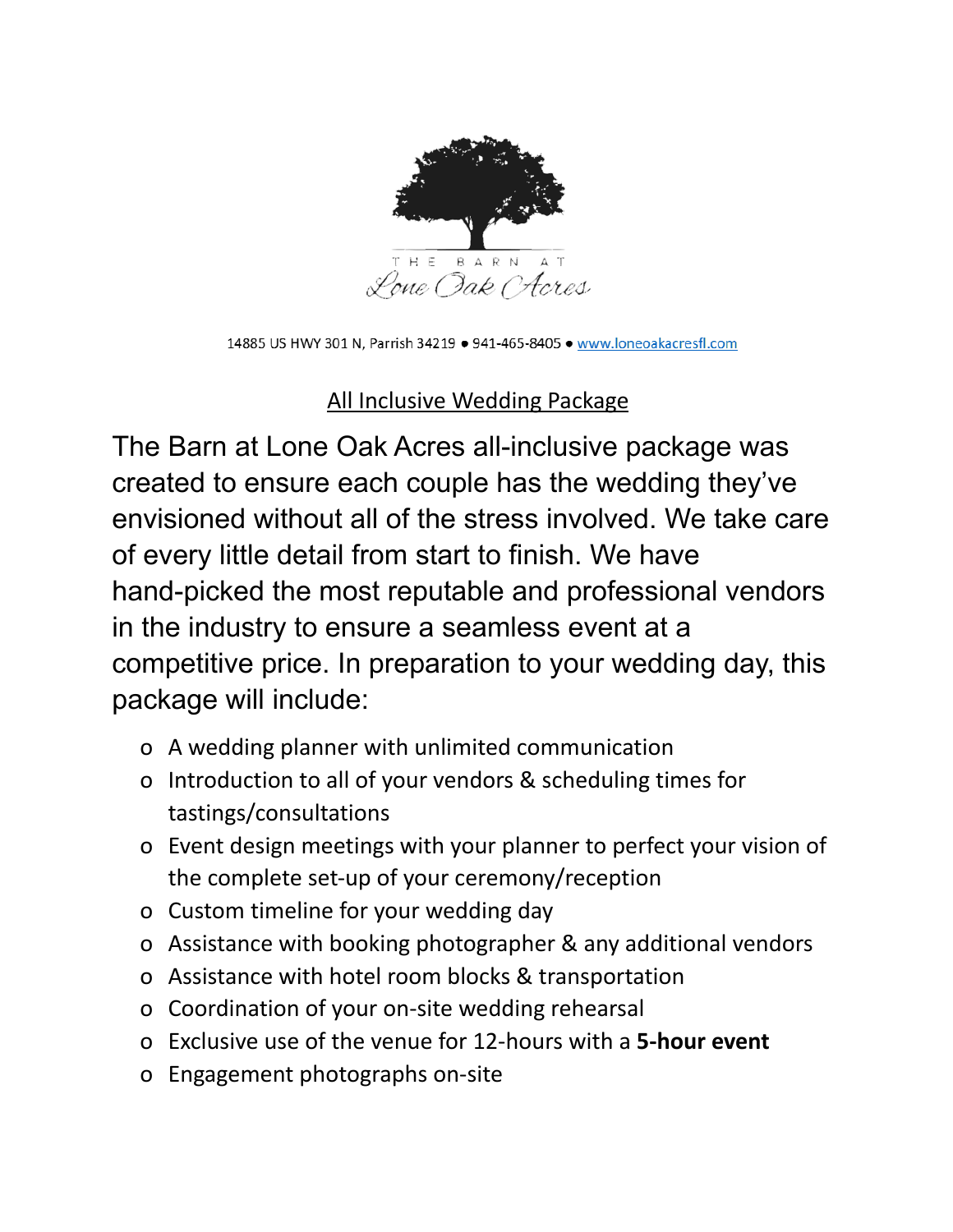## **Getting Ready**



#### **Bridal Airstream**

Our bridal suite is inside of a custom built, vintage airstream trailer. It is spacious and makes for beautiful photographs. They are fully air-conditioned and equipped with plenty of outlets for all of your heating tools.



**Groom Airstream-** Our groom suite is decked out with a custom-built bar and lots of seating for the groom/groomsmen. The guys can relax while watching movies or playing the provided PS-3 video game.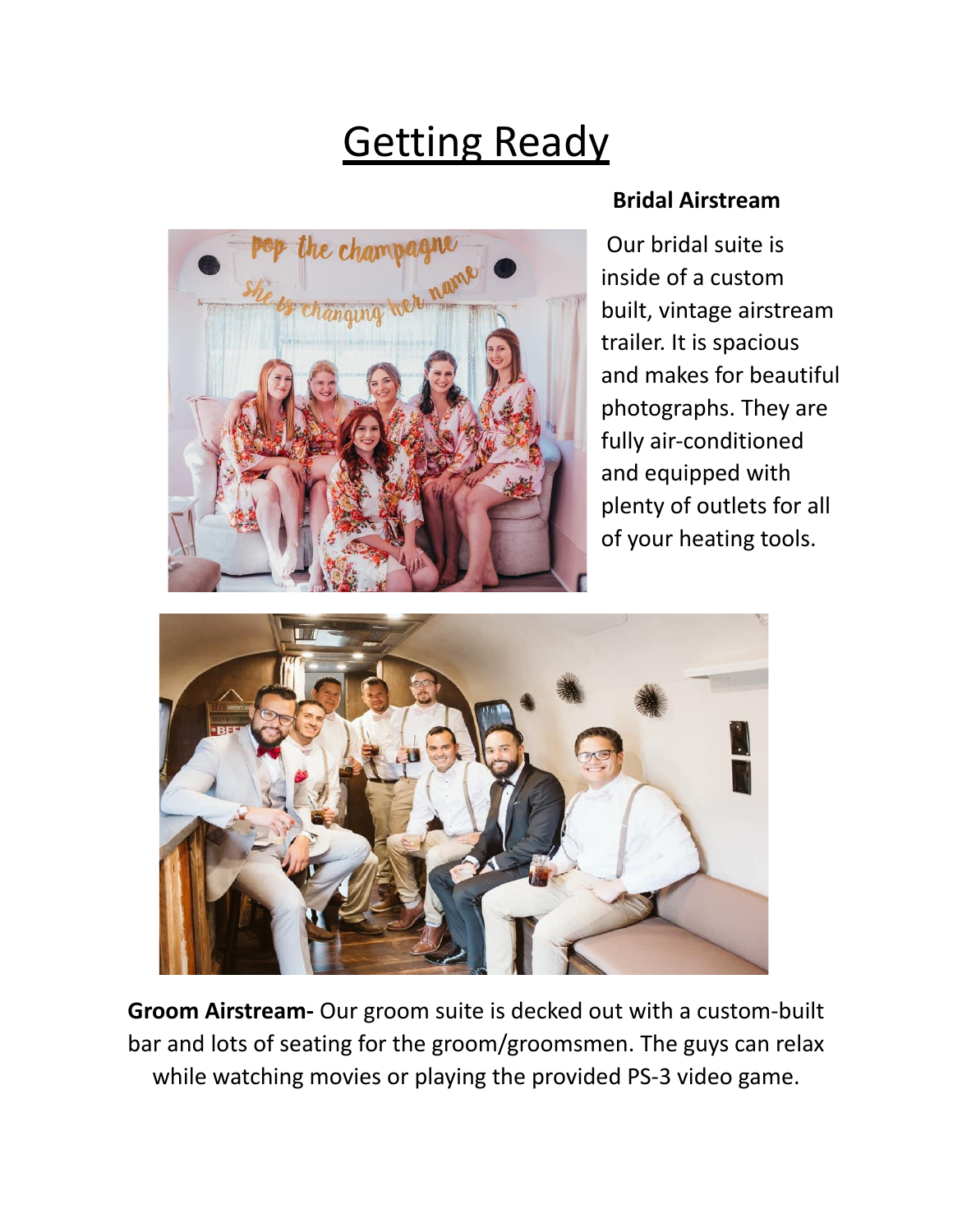#### Ceremony

- o Private parking with 2 parking attendants to ensure smooth traffic flow before the ceremony begins and complimentary golf cart rides
- o You'll have the option to choose any ceremony site on the property



o Wooden benches or white garden chair for seating

o Several ceremony arches to choose from

o Whiskey barrel for décor (unity candles, sand pouring, etc.)

o Ceremony décor (Mason jars hanging on shepherds hooks, galvanized buckets, lanterns, wooden stumps, etc.)

- o Personalized ceremony music from DJ
- o Officiant (unless using your own)
- o Fresh floral arrangements (discussed below)
- o We take care of all ceremony set up and breakdown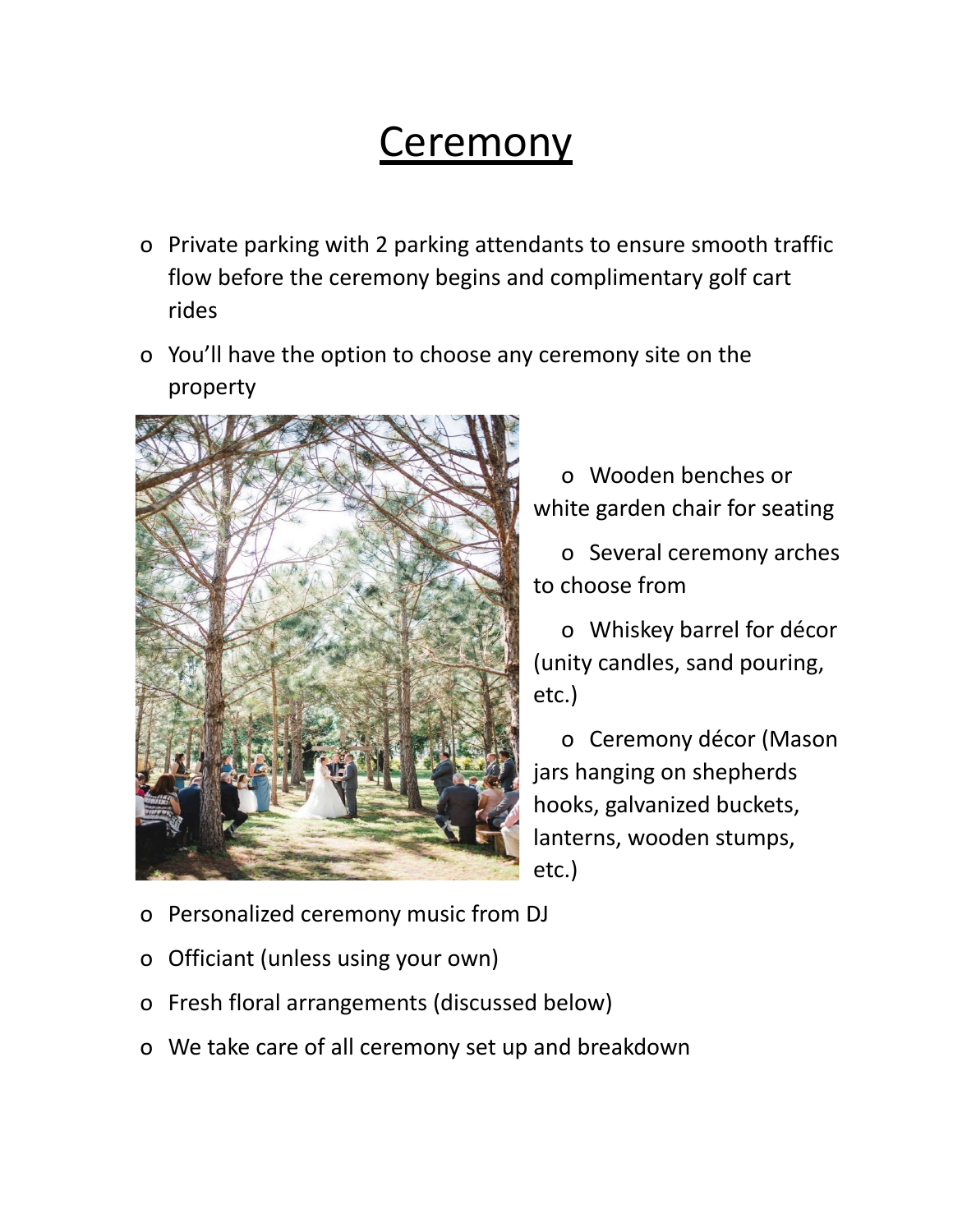## Cocktail hour

- o Butler passed Hors D'oeuvres
- o Beverage station set up at the outdoor bar
- o Bartender to serve alcoholic beverages
- o Cocktail tables set up on the outdoor paved area
- o Linen tablecloths of your choice for cocktail tables
- o Yard games such as cornhole, giant connect four and horseshoes

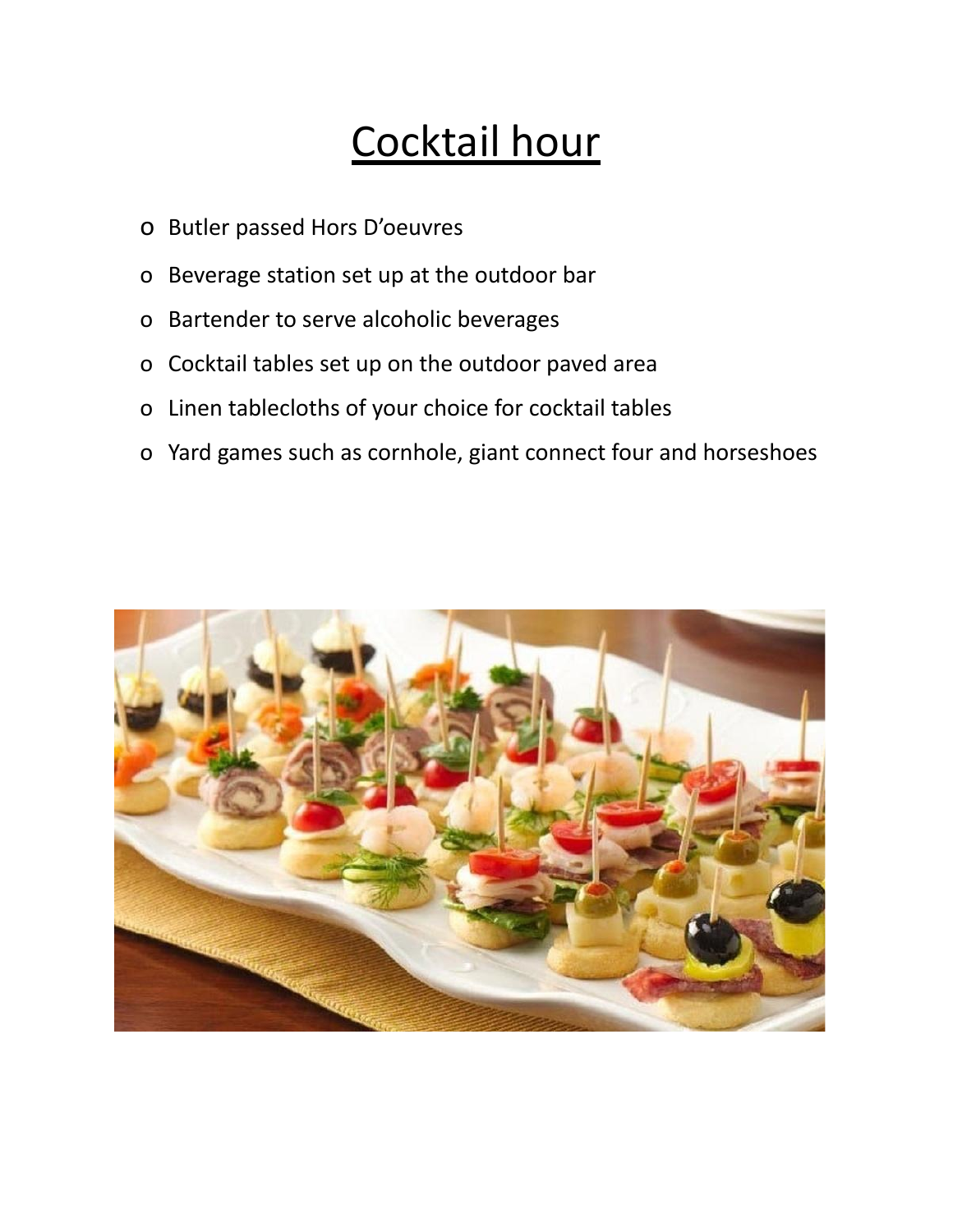### Fresh Floral Arrangements

- o Bridal bouquet
- o Bridesmaid bouquets
- o Boutonnieres
- o Mother corsages
- o Centerpieces
- o Arch/corner piece or

equivalent

o Flower girl petals



\*You'll receive a \$1,100 floral credit to go towards the above items. The following is based on simple arrangements with in-season florals. Upgrades are available and can be discussed during your meeting with the florist.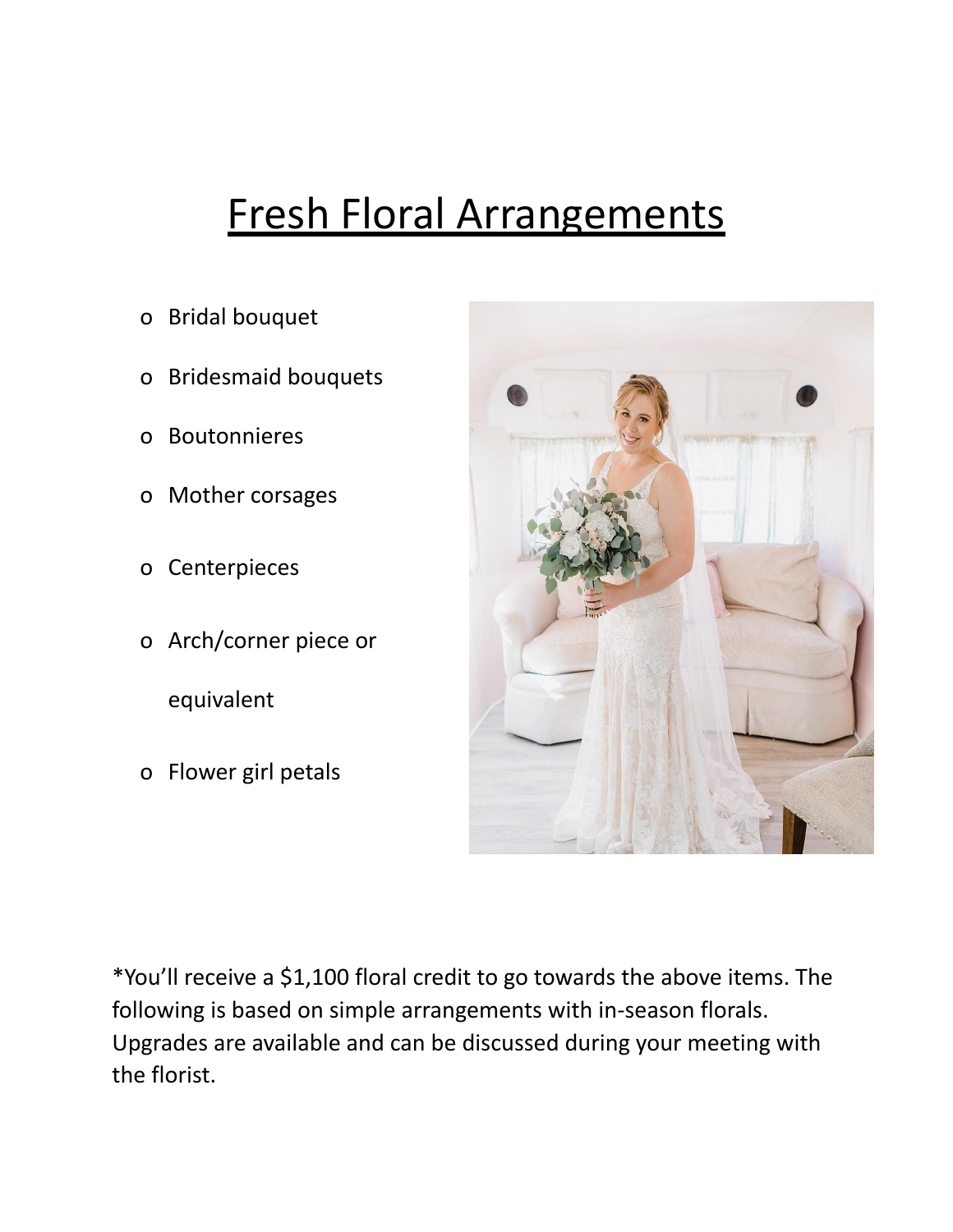## **Catering**

- o Four menu options to choose from- American, Italian, Mexican & BBQ
- o Tasting for two to determine the menu
- o Decorative buffet set up according to your theme
- o Professional staff to ensure smooth dinner service
- o Real China plates, flatware, cups & napkins
- o Non-alcoholic beverages- water & sweet/unsweetened tea
- o Bartender to serve provided alcohol
- o Chef's choice of bread and butter





- o A fully decorated 3-tier buttercream cake with additional sheet cake from Wonder Cake **Creations**
- o Wedding cake cutting service & supplies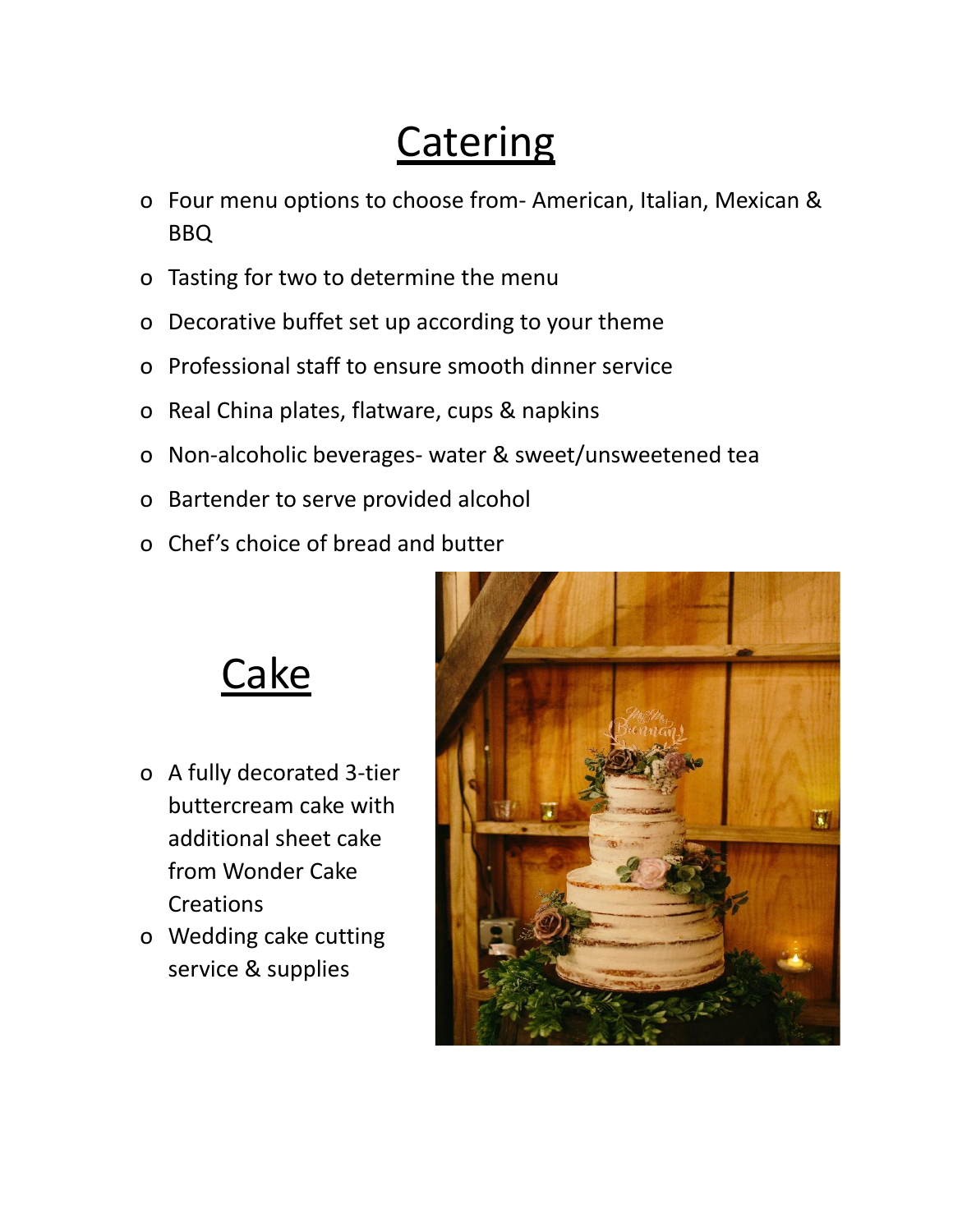### **Reception**

- o One half round sweetheart table or sweetheart farm table
- o 60" round guests tables or 8' farmhouse tables
- o Choice of Cross back, Chiavari, ghost or folding chairs
- o Linens for all tables in color of your choice
- o All specialty tables such as gift table, cake table, favor table, memory table, etc.



o String lights illuminating the barn and outdoor areas

o Whiskey barrels for décor along with wooden planks to go across the barrels

o Custom built bar equipped with bartender/alcohol (provided by you, unless having a dry wedding)

o A huge variety of décor for a fully decorated reception

o Customized centerpieces (will discuss during our design meeting)

o Fully equipped buffet tables

o DJ set up in the barn

- o Designated dance floor in the center of the barn
- o Send off with your choice of either sparklers, bubbles or bells
- o Complete set up/breakdown/cleanup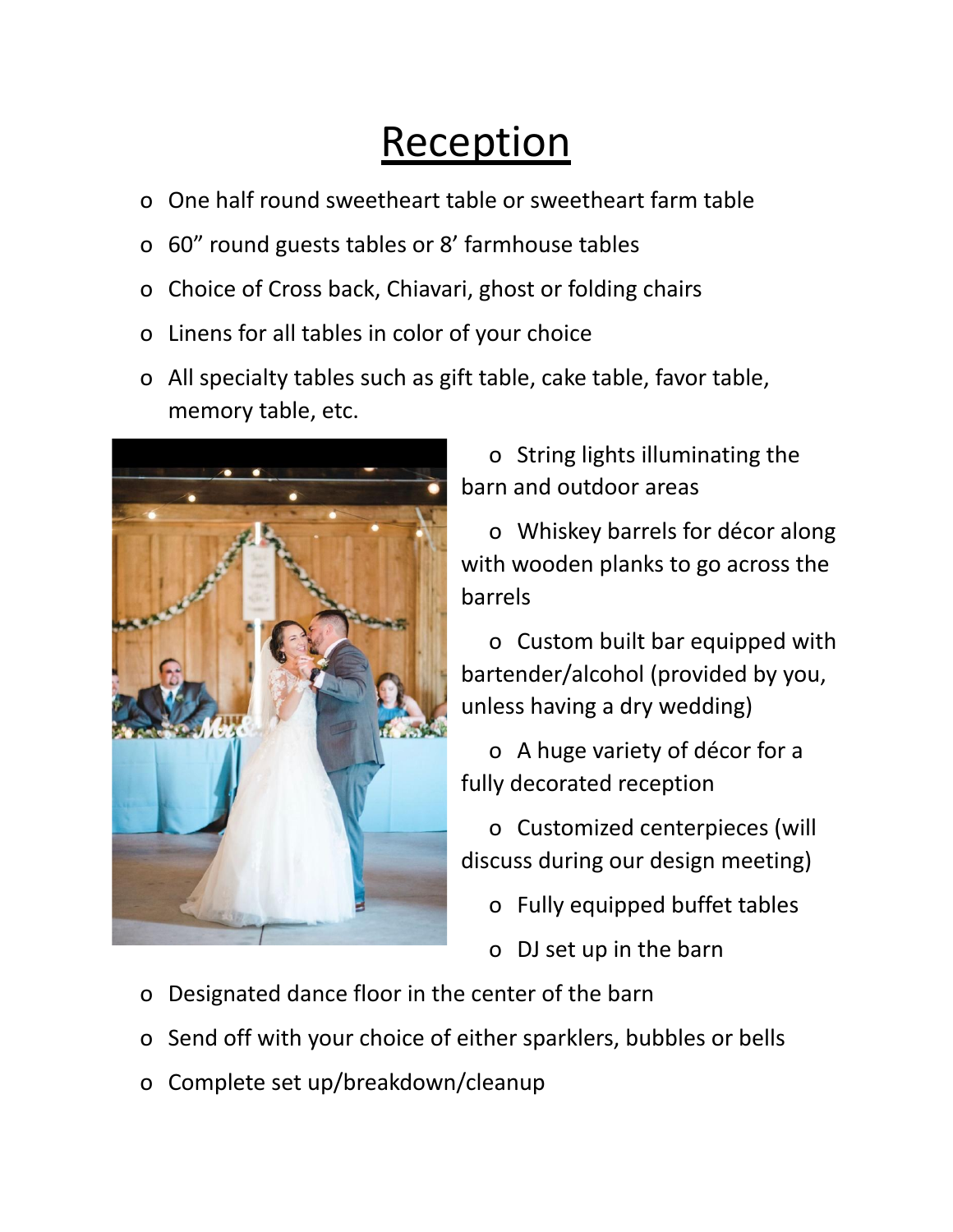# What will you have to provide?

- o All personal items such as wedding bands, guest book & any special items you wish to have apart of your wedding day
- o Hair and makeup artists to prep you and your bridal party
- o Photographer/videographer
- o Any stationary such as invitations/Save the Date's
- o Purchase any alcohol you want served at your event. Your wedding planner will assist with setting up meetings with Total Wine/ABC Liquor. They will work with you to determine to correct amount of alcohol to purchase, etc. If serving liquor, you must purchase the mixer package through the catering company.
- o Event insurance which can be purchased online at wedsafe.com or eventhelper.com
- o Any gratuities to your vendors (your wedding planner can discuss typical gratuity percentages with you).
- o Any upgrades you wish to purchase through your vendors

# Total package cost: \$19,495

**This price is based on a guest count of 100 guests for a Saturday event**. Each additional guest is \$65. If you have less than 100 guests, contact us for pricing info. Must have a minimum of 50 guests and a maximum of 175 guests. Pricing does not include 7% sales tax. After completing the contract, the client will provide 3 payments that are one-third of the package total. The first payment will be due after signing the contract, the second will be due 120 days prior to your event date and the third will be due 60 days prior to your event date. Monthly payment plans are also available. A 3.5% surcharge will be added to payments made by card.